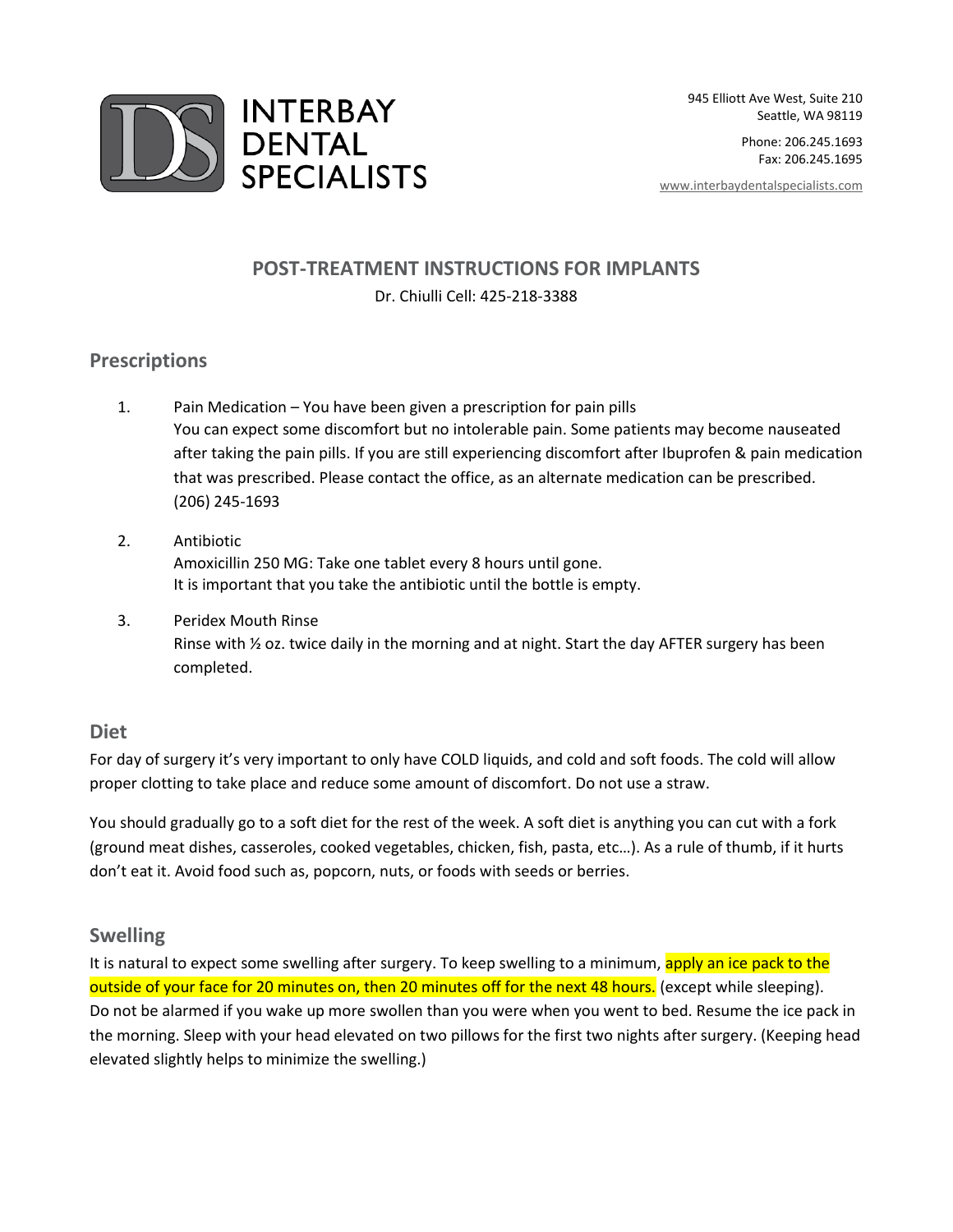On the third day, you may begin to use moist warm packs on your face several times a day for up to 20 minutes at a time. This may not necessarily reduce any swelling but it will help if you are experiencing some soreness in your jaw.

## **Bleeding**

It is natural to have some blood mixed with your saliva for the first two or three days after surgery. It will not hurt you to swallow it as it is mostly saliva. However, a bleeding problem would be considered if your mouth were to fill rapidly in just a few minutes. Should this occur, do not rinse to stop the bleeding, take a wet tea bag and place it over the bleeding area and press firmly for 20 minutes. If the bleeding will not stop, please call our office.

# **Hygiene**

In the first 24 hours you are not to spit. Swish or suck on a straw as this may disrupt the blood clot and cause further bleeding. After 24 hours begin carefula rinsing with  $\frac{1}{2}$  oz. of peridex in the morning and evening. Between times you may rinse with warm salt water rinses, four times daily for one minute, **AVOID BRUSHING** & FLOSSING in surgery site. Remember, the cleaner you keep your teeth and gums, the faster they will heal and the better they will feel.

### **PLEASE KEEP YOUR HEAD ELEVATED FOR THE FIRST FEW NIGHTS AFTER SURGERY.**

### **Fever**

You may experience a slight feeling of weakness or chills during the first 24 hours. It is also possible to run a low grade fever. If this persists for more than 24 hours, please call the office. Get plenty of rest this week and do not over exert yourself.

If you need to get in touch with the doctor please call the office 206-245-1693 during business hours and Dr. Petrov's cell after hours.